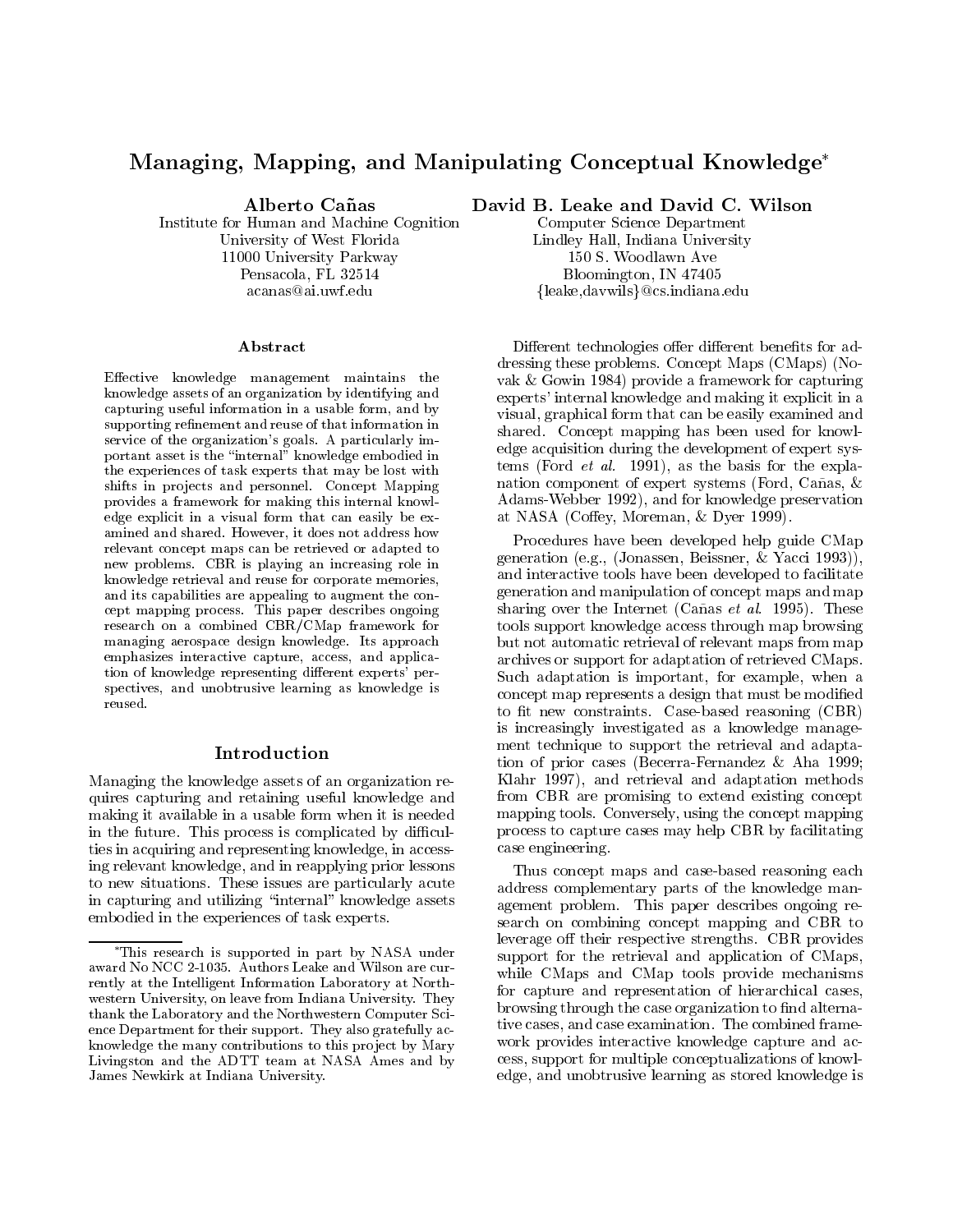applied to new situations.

# Concept Mapping for Knowledge Capture and Sharing

Concept maps represent meaningful relationships between concepts in the form of propositions. Propositions are two or more concepts linked by words to form a semantic unit. In its simplest form, a concept map would contain just two concepts connected by a linking word to form a single proposition. For example, "Centaur is a rocket" would represent a simple map forming a valid proposition about the concepts "Centaur" and "Rocket." A concept acquires additional meaning as more propositions include the concept. Thus, that the Centaur is a rocket, Centaur is powered by a turbopump, Centaur's role is as an upper stage, and so on, all expand the meaning of the concept Centaur. In this sense, concept maps represent meaning in a framework of embedded propositions. (Semantic nets are a form of concept map, but concept maps also include less constrained network representations.)

Different content and structure are contained in concept maps depending on the contexts for which they are generated. Consequently, maps having similar concepts can vary from one context to another and can be highly idiosyncratic. The strength of concept maps lies in their ability to express a particular person's knowledge about a given topic in a specic context. Concept maps thus provide an elegant, easily understood representation of an expert's domain knowledge.

The Institute for Human and Machine Cognition at the University of West Florida has developed soft ware tools that extend the use of concept maps beyond knowledge capture and examination, to serve as the browsing interface to a corporate memory of hierarchical concept maps and associated information resources. For example, the tools are currently being used in a NASA Lewis Center project to capture and preserve Senior Engineers' design expertise knowledge of launch vehicle systems integration for the Centaur/RL-10 rocket system (Coffey, Moreman, & Dyer 1999). As part of this research project, a prototype browsable, multimedia model of the experts' domain knowledge was built, as illustrated in Figure 1. The CMap tools allow icons to be associated with concepts, providing links to other concept maps or other explanatory media (video, text, images, simulations, WWW pages, etc.), which may be distributed throughout the Internet.

The tools also support ways in which the knowledge encoded in concept maps can be selectively shared among a community of users. Concept maps are hierarchical and may link to other maps over the Internet, enabling distributed teams to collectively develop and access complex maps. In addition, during the construction of concept maps, the tools allow users to designate sentences or propositions selected from CMaps for "publication" or sharing with other users. These propositions, or "claims," are stored in a shared server, composing a "knowledge soup" of assertions from multiple sources. The system extracts from this information the claims that other users chose to share and that are relevant to the claims the user published, providing information that may aid the user in constructing his or her own concept maps. The system also provides a process for commenting on or questioning these shared claims, querying other users about aspects that the user does not understand. This process facilitates distributed discussion, refinement and use of concept maps, and the technology is currently being enhanced to develop a collaborative knowledge sharing environment for the NASA Astrobiology Institute.

# Combining CBR and CMaps

We are investigating the combination of CMaps and CBR for knowledge management to support aerospace design at NASA. Aerospace design is a complex task area in which "knowledge loss" as projects are discontinued or engineers retire is a profound problem. Previous efforts have been made at NASA to store and access textual reports of important lessons using standard commercial CBR tools (Bagg 1997). However, even when textual design records have been captured they may be hard to understand and reuse because different experts conceptualize designs very differently. This has resulted in a push to capture design knowledge in the form of CMaps.

Our interactive design support framework, DRAMA (Design Retrieval and Adaptation Mechanisms for Aerospace), is being developed in cooperation with the Advanced Design Technologies Testbed project at NASA Ames Research Center. The goal is both to de velop useful tools for aerospace design and to establish a general "knowledge-light" (Wilke  $et$   $al.$  1997) framework for interactive case-based design support systems.

Motivations for combining CBR and CMaps: The integration of CBR with interactive CMap tools provides leverage for both the CBR and CMap systems. Existing CMap tools provide an interactive medium for representing and examining designs, but their framework does not provide search facilities to find relevant stored CMaps or advice on how to navigate hierarchical CMap structures. Likewise, although the tools provide capabilities for interactively dening new CMaps and manipulating their structure by adding, deleting, or substituting components, the tools provide little support for the decision-making that underlies the adaptation process. Consequently, their usefulness can be extended by the addition of automatic facilities for retrieving relevant CMaps, automated aids to navigating CMaps and finding relevant information therein, and by aids to the reuse of existing CMaps.

Conversely, case-based reasoning can leverage off the interactive case definition and revision capabilities of the CMap tools. CMaps can be used as a browsable structure for indexing cases, either simply, according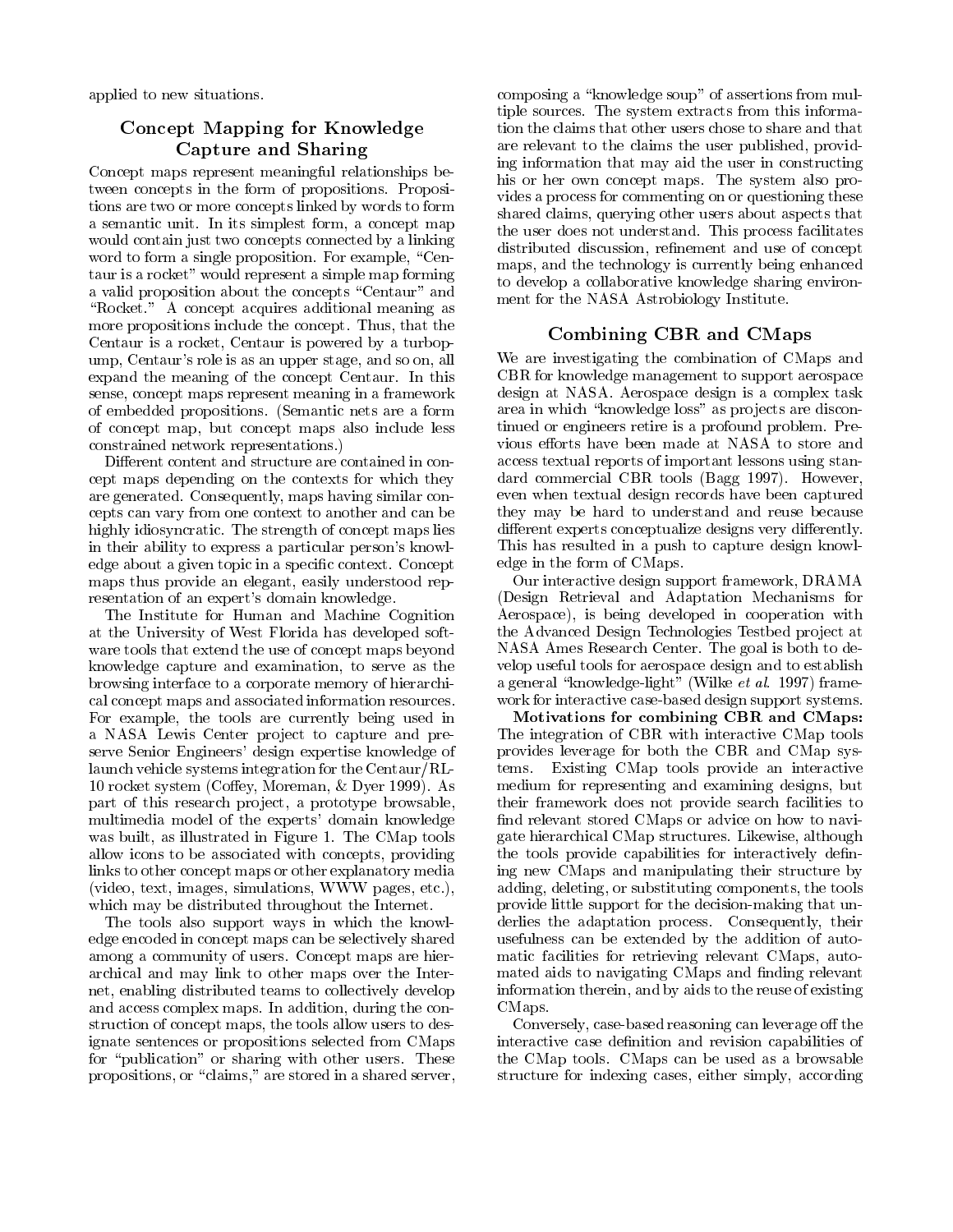

Figure 1: Expert's Domain Knowledge Model of the Centaur/RL-10 rocket system.

to the nodes under which they are placed, or contextually, according to the user's perspective, reflected by the path taken to reach them. For example, different design cases indexed under \Boeing 777" might be appropriate to present to users depending on whether they reached that node by following links for hydraulic systems or links for avionics.

Also, CMap tools provide a convenient method for entering case information in a middle form between textual descriptions (which are easy to input but hard to reason about) and rich structured representations (which are hard to input but support complex reasoning). In our domain, the push to use concept mapping to understand the design process means that such cases will be available at low cost as "seed cases" for the CBR system. In addition, the CMap tools already provide crucial functions for interactively generating, examining, and navigating the hierarchical structure of these cases.

Using the CMap/CBR combination to support knowledge access, reuse, and capture during design: In DRAMA, CMaps are used to represent two types of information. First, they represent hierarchies of aircraft and part types. Second, CMaps represent specic information about particular designs such as their components and component relationships.

The system treats the design process as generating a CMap to describe each new design. Retrieval and adaptation of relevant prior CMaps is an integral part of this process. A designer starts the design process by selecting a similar prior design as a starting point. The user may select this design either by using a traditional CBR retrieval tool for stored CMaps, or by

interactively navigating through a set of concept maps providing alternative \views" of aircraft and aircraft component types, used to organize CMaps for specic aircraft. For example, suppose the designer is considering alternatives for increasing the fuel efficiency of a large airliner. The designer first navigates through the types of aircraft to select an aircraft, and selects a particular case—represented as a concept map—to adapt into the new design. The designer may adapt the specic design or may request that it be abstracted into a fill-in design template.

Adaptation of design CMaps is supported by providing suggestions of relevant prior designs and enabling the user to browse CMaps to gather information to support the adaptation process. In our example, to revise the engine to increase fuel efficiency, the designer selects the engine node of the current aircraft as the part to adapt. If no CMap is already present for the component selected (e.g., the designer wishes to fill in a sketchy design by specifying its engine), the designer can use the interactive CMap tools to create a new CMap from scratch, or browse the CMaps for designs, import a design, and then adapt as desired. To help support adaptations—e.g., to find a more fuel-efficient engine—the designer may initiate a retrieval focused either on similar components (e.g., CMaps that show aircraft using similar engines), or similar contexts for the current type of component (e.g., CMaps that show the engines of similar aircraft). The result of the process is automatically saved as a new CMap for future use. Thus each design augments the corporate memory and provides additional starting points for future knowledge reuse.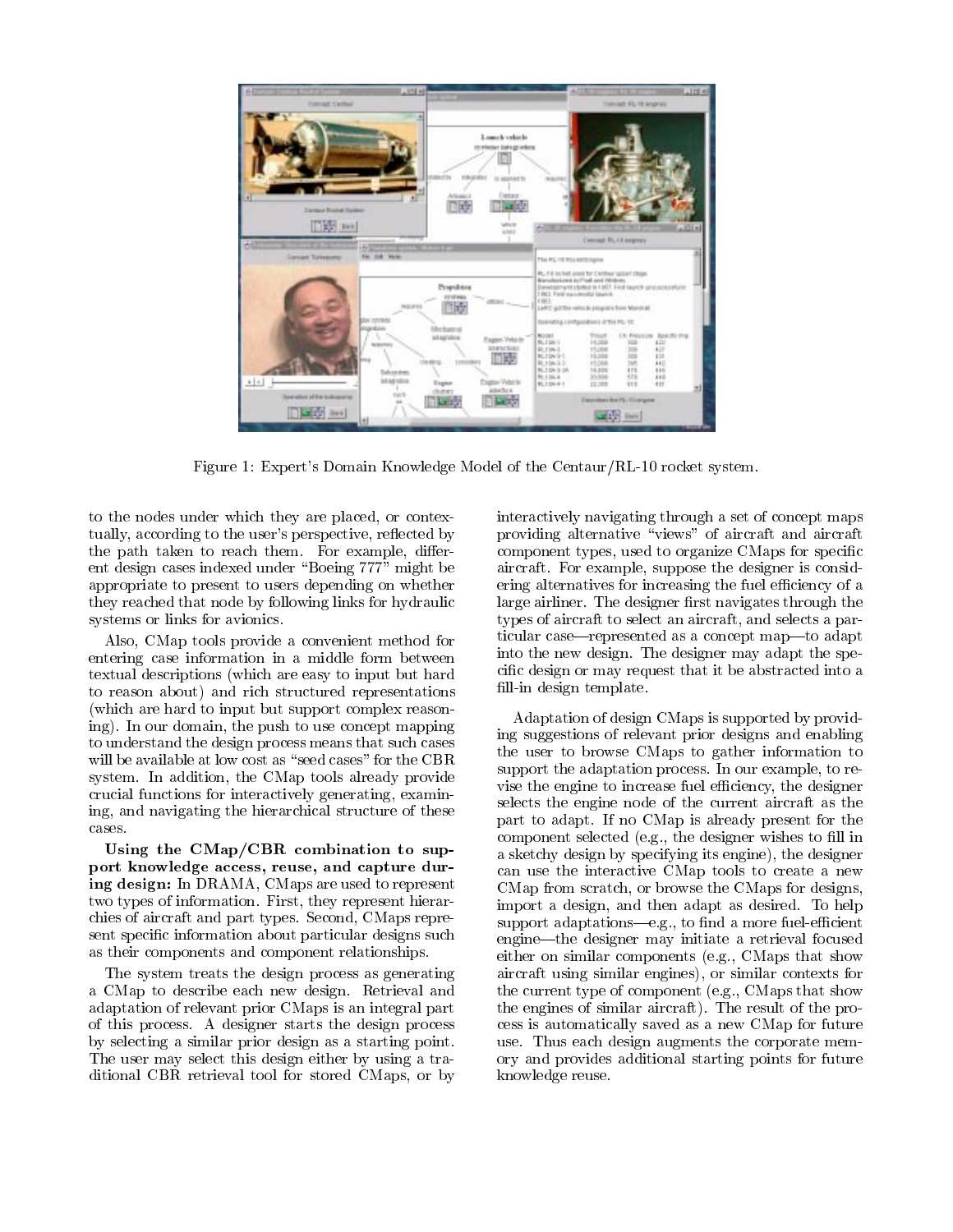### Significance of the approach

CMaps as a medium for capture and rep resentation of experiences: Structured representations have been extensively studied within CBR. They provide much power but may require significant "case engineering" effort (Aha & Breslow 1997; Simoudis, Ford,  $&$  Cañas 1992). Work in textual casebased reasoning (Lenz & Ashley 1998) applies CBR to information already stored in textual form, but textual cases may be difficult to use. CMap representations are at a middle point between these alternatives: they include structural information and are intended to concisely represent key concept properties, but may not use a standardized semantics. This makes them more difficult to manipulate autonomously than standardized representations but also easier to acquire when domain experts are called upon to encode their knowledge. DRAMA alleviates problems of differing representations in two ways. First, when a user draws a map and is about to fill in a new link or node, it presents the user with menu of alternatives from previous maps. The user is not required to use links from this list, but when appropriate links are on the list this helps build a set of standard types over time. The second is simply the \retrieve and adapt" process itself: When new designs are generated by adaptation, signicant portions of old representations are brought to new tasks, resulting in representations with similar structure.

Concept mapping as a form of design rationale capture: Many projects have applied rule-based or model-based approaches to design rationale capture, but encoding and updating the needed information can be prohibitively expensive. Because CMap design cases already capture an entire design as context, we believe that useful rationale capture can be achieved with fairly limited additional information: an annotation about why the designer chose a particular component, given the implicit context of the previous components chosen. DRAMA enables designers to provide this information as a form of "weak explanation" of the type advocated by Gruber and Russell (1992), providing just enough information to guide a designer's own reasoning process.

CMaps/CBR as interactive retrieval: The ability to browse through the CMap indexing structures provides a convenient way for users to interactively search for cases. This is in the spirit of conversational case-based reasoning (CCBR) systems, which guide the retrieval process through an interactive dialogue of questions (Aha & Breslow 1997), but here the user directly examines and traverses hierarchical organizational structures.

#### Conclusion

Concept mapping is useful for knowledge management as a vehicle for externalizing "internal" expert knowledge, to allow that knowledge to be examined, refined, and reused. CBR is useful for knowledge management in providing an easy-to-understand knowledge representation—records of specific reasoning episodes—and methods for accessing relevant information and building up a corporate memory of experiences. The synergy of the two technologies provides a promising approach for addressing corporate "knowledge loss" by supporting the capture and reuse of expert design experiences, helping to manage and maintain an important component of organizational knowledge assets.

#### References

Aha, D., and Breslow, L. 1997. Refining conversational case libraries. In Proceedings of the Second International Conference on Case-Based Reasoning, 267-278. Berlin: Springer Verlag.

Bagg, T. 1997. RECALL: Reusable experience with case-based reasoning for automating lessons learned. http://hope.gsfc.nasa.gov/RECALL/homepg/recall.htm.

Becerra-Fernandez, I., and Aha, D. 1999. Case-based problem solving for knowledge management systems. In Proceedings of the Twelfth Annual Florida Artificial Intelligence Research Symposium. Menlo Park: AAAI. In press.

Cañas, A.; Ford, K.; Brennan, J.; Reichherzer, T.; and Hayes, P. 1995. Knowledge construction and sharing in quorum. In World Conference on Artificial Intelligence in Education.

Coffey, J.; Moreman, D.; and Dyer, J. 1999. Institutional memory preservation at NASA Lewis Research Center. In Proceedings of the HBCU/OMU Research Conference.

Ford, K.; Cañas, A. J.; Jones, J.; Stahl, H.; Novak, J.; and Adams-Webber, J. 1991. ICONKAT: an integrated constructivist knowledge acquisition tool. Know ledge Acquisition 3.

Ford, K. M.; Cañas, A. J.; and Adams-Webber, J. 1992. Participatory explanation: A new paradigm? In Proceedings of the Tenth European Conference on Artificial Intelligence Workshop on Expert Judgement, Human Error, and Intelligent Systems, 146-

Gruber, T., and Russell, D. 1992. Generative design rationale: Beyond the record and replay paradigm. Knowledge Systems Laboratory KSL 92-59, Computer Science Department, Stanford University.

Jonassen, D.; Beissner, K.; and Yacci, M. 1993. Explicit methods for conveying structural knowledge through concept maps. Hillsdale, NJ: Erlbaum. chapter 15, 155.

Klahr, P. 1997. Knowledge management on a global scale. In Gaines, B.; Musen, M.; and Uthurusamy, R., eds., Proceedings of the 1997 Spring Symposium on Artificial Intelligence in Knowledge Management, 82-85. Stanford, CA: AAAI.